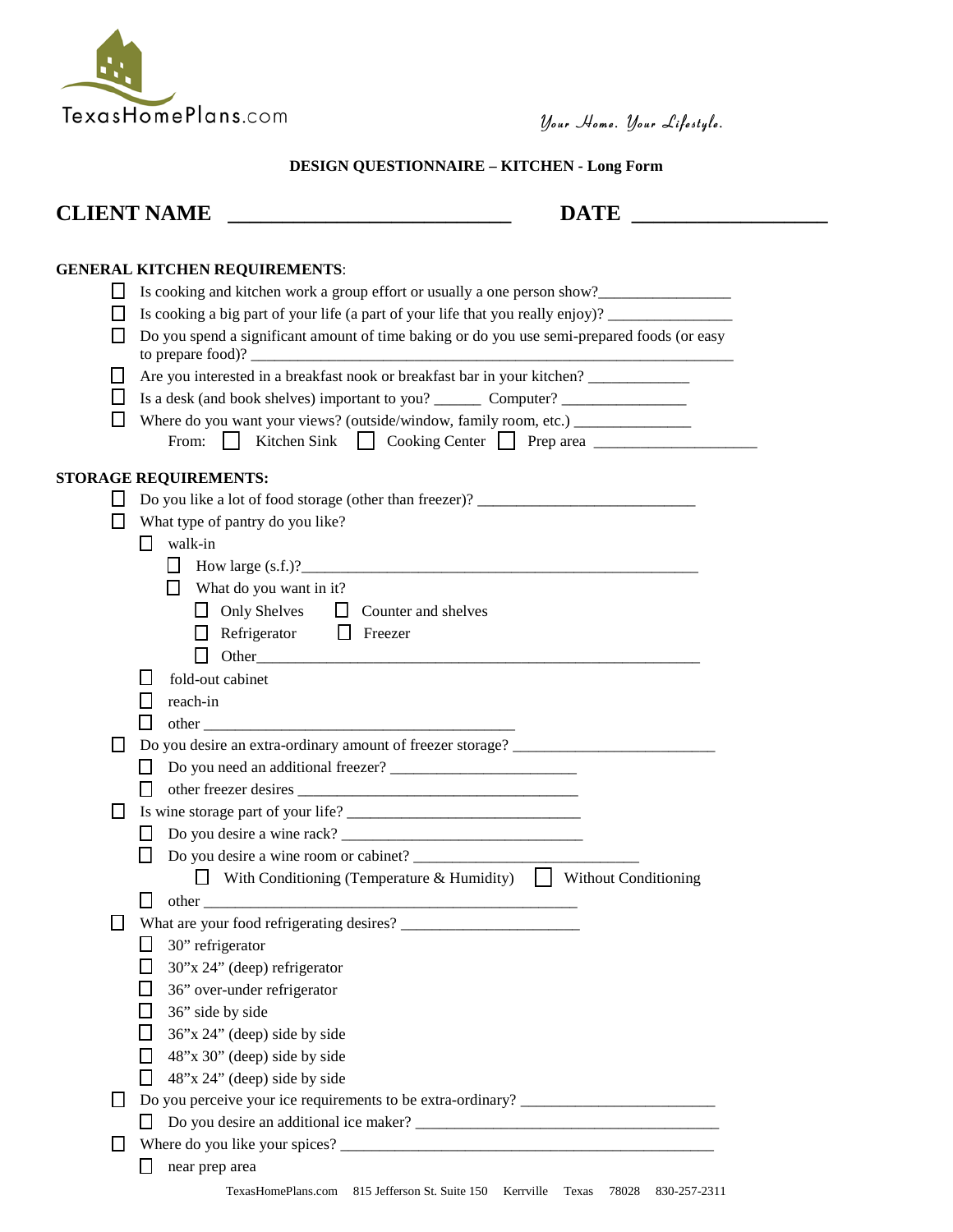|  |  | near cooking area |  |
|--|--|-------------------|--|
|--|--|-------------------|--|

- **both**
- 

## **FOOD**

|              | other                                                                                                                                                                                                                          |
|--------------|--------------------------------------------------------------------------------------------------------------------------------------------------------------------------------------------------------------------------------|
|              | FOOD PREPARATION REQUIREMENTS:                                                                                                                                                                                                 |
| $\Box$       | Are you big on salad and/or vegetable preparation? ______________________________                                                                                                                                              |
| U            | Do you desire a separate sink (from the main sink) for vegetable and salad preparation?                                                                                                                                        |
| LΙ           |                                                                                                                                                                                                                                |
| l I          |                                                                                                                                                                                                                                |
| П            | Do you desire a Butler's Pantry?                                                                                                                                                                                               |
|              | Do you desire a Working Pantry with baking equipment, etc.?                                                                                                                                                                    |
|              | <b>COOKING REQUIREMENTS:</b>                                                                                                                                                                                                   |
| Ц            | What are your cooking requirements?                                                                                                                                                                                            |
| LΙ           | Oven/range combination (free standing)                                                                                                                                                                                         |
| $\mathsf{L}$ | Cook-top and double oven (drop-in)                                                                                                                                                                                             |
| H            | Cooktop and oven/microwave                                                                                                                                                                                                     |
| ΙI           | Cooktop and single oven below (built-in)                                                                                                                                                                                       |
|              | Convection oven                                                                                                                                                                                                                |
| $\perp$      | Grill (down draft range with a grill)                                                                                                                                                                                          |
|              | $\Box$ Commercial oven (6 burner, etc.)                                                                                                                                                                                        |
| LΙ           | Bread warmer (Warming Drawer)                                                                                                                                                                                                  |
|              | Built-In coffee maker                                                                                                                                                                                                          |
|              | Type of power desired for your oven and range?                                                                                                                                                                                 |
|              | Electric<br>Ovens:<br>Cooktops:<br>Electric<br>Oven/Range:<br>Electric                                                                                                                                                         |
|              | Natural Gas<br>Natural Gas<br>Natural Gas                                                                                                                                                                                      |
|              | Propane<br>Propane<br>Propane                                                                                                                                                                                                  |
|              | <b>TYPICAL SERVING STYLE:</b>                                                                                                                                                                                                  |
|              | What is your primary style of food presentation? ________________________________                                                                                                                                              |
|              | Family style                                                                                                                                                                                                                   |
|              | <b>Buffet</b>                                                                                                                                                                                                                  |
|              | Served plates                                                                                                                                                                                                                  |
|              | Other than the contract of the contract of the contract of the contract of the contract of the contract of the contract of the contract of the contract of the contract of the contract of the contract of the contract of the |
|              | <b>CLEANING REQUIREMENTS:</b>                                                                                                                                                                                                  |
|              | What is (are) your kitchen sink requirements? __________________________________                                                                                                                                               |
|              | Standard double compartment 36" sink                                                                                                                                                                                           |
|              | 3-compartment sink (center vegetable sink)                                                                                                                                                                                     |
|              | separate vegetable sink                                                                                                                                                                                                        |
|              |                                                                                                                                                                                                                                |
|              |                                                                                                                                                                                                                                |
|              | Do you want a "trash compactor"? If so, where? __________________________________                                                                                                                                              |
|              | Do you want a pull-out trash can tray (holder)? If so, where?                                                                                                                                                                  |

- Where do you like your waste cans?
	- $\Box$  Near sink
	- $\Box$  Near vegetable sink
	- Other \_\_\_\_\_\_\_\_\_\_\_\_\_\_\_\_\_\_\_\_\_\_\_\_\_\_\_\_\_\_\_

Are you big on recycling your refuge? If so, what containers do you desire? \_\_\_\_\_\_\_\_\_\_\_\_\_\_\_\_\_\_\_\_\_\_\_\_\_\_\_\_\_

## **EQUIPMENT & DISH STORAGE REQUIREMENTS:**